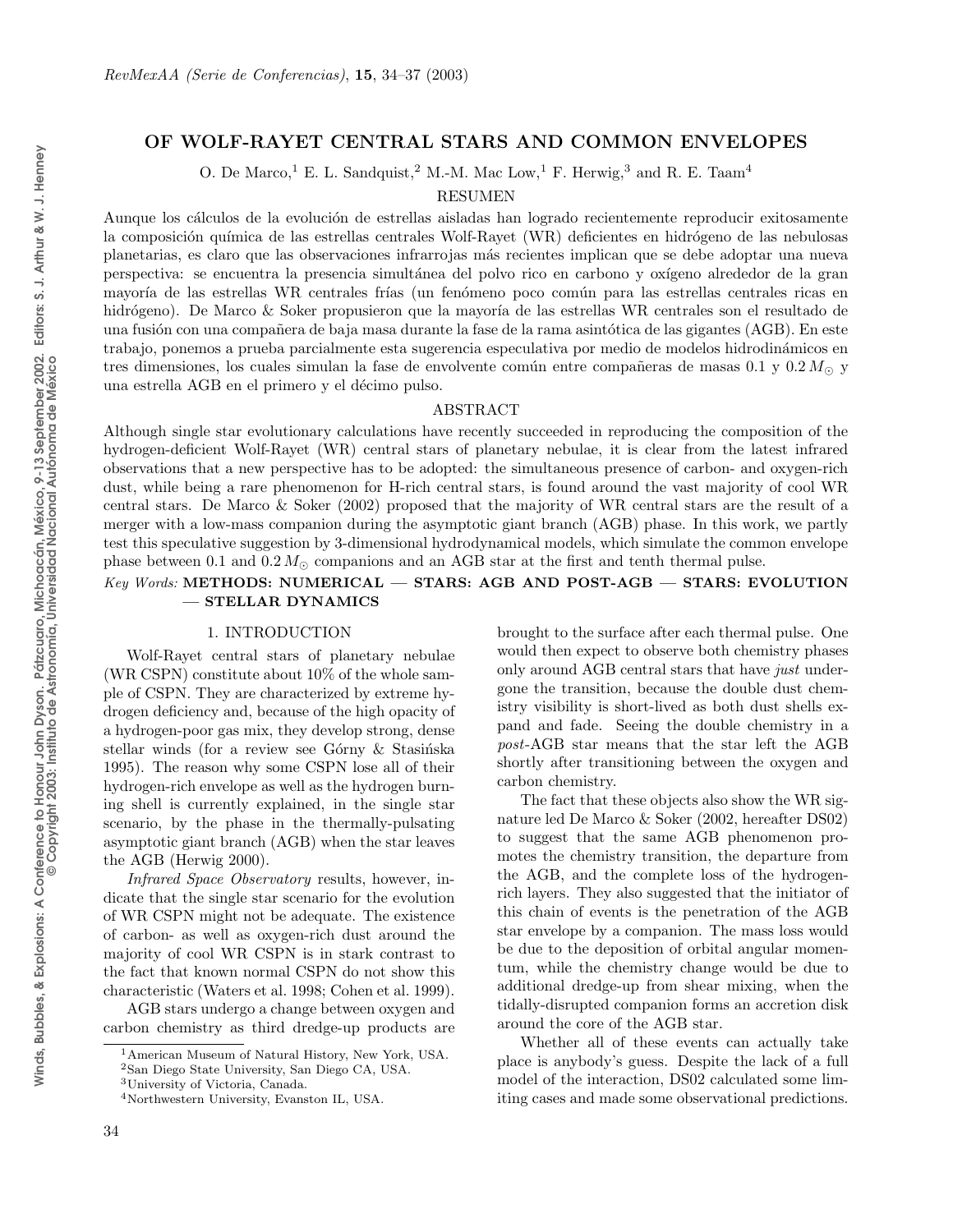A companion that enters the AGB envelope has to reside at a distance of 3 to 10 AU. A shorter distance and the companion would be swallowed by the first giant branch ascent (directly or by tidal capture). A larger distance and not even the radius expansion during the AGB thermal pulses will reach it. The companion mass has to be in the range 0.001 to  $0.1 M_{\odot}$ . A smaller companion will evaporate in the AGB envelope before arriving at the core, a larger one would result in the quick departure of the common envelope and the emergence of a short-period binary. If we presume that all stars between 1 and  $10 M_{\odot}$  ascend the AGB, and that about  $10\%$  of them become WR CSPN, then at least 10% of all stars between 1 and 10  $M_{\odot}$  must have companions within the appropriate mass and orbital separation ranges.

Although many models exist in the literature which corroborate parts of this scenario (e.g., just to mention a few, Siess & Livio 1999 model planet evaporation in common envelopes, Rosner et al. 2001 model dredge-up by shear mixing—for more references please consult DS02), no known model code exists which can simulate all of the interaction. The closest simulations of the current scenario are those of Sandquist et al. (1998, using the model code of Burkert & Bodenheimer 1993), where AGB stars of 3 and  $5 M_{\odot}$  are impacted by main sequence companions of 0.4 and  $0.6 M_{\odot}$ , resulting in considerable envelope ejection and stabilization of the binary orbit. With a simple change in parameters, the same technique can be used to test the initial phase of the interaction suggested for the production of WR CSPN, i.e., the interaction between the companion and the envelope of the AGB star.

#### 2. THE MODEL CODE

The code used for our simulations is the one described by Sandquist et al. (1998), to which we refer the reader for further explanations. The model program uses a 3-dimensional hydrodynamic grid technique. Several grids can be nested inside one another to provide higher spatial resolution in the inner regions of the common envelope. Each nested subgrid is centered on the main grid and kept motionless with respect to it. The total mass, energy, and angular momentum of the gas lost from the main grid are followed. The companion as well as the core of the AGB giant are simulated by point masses where the gravitational interaction with the AGB envelope gas is described by a smoothing length formalism.

For our simulations, the main grid has  $64^3$  cubical zones and measures  $9 \times 10^{13}$  cm on a side, while three nested subgrids have  $64\times64\times32$  cubical zones, where

Thermal Pulse AGB 500 450<br>400 350<br>300  $\mathsf{R/\mathsf{R}_{\text{sum}}}$ 250 200 150 100 50 0e+001e+052e+053e+054e+055e+056e+057e+058e+059e+051e+06  $t/wr$ 

Fig. 1. The radius evolution of an AGB star from the first to the tenth thermal pulse. The star had  $1.5 M_{\odot}$ while on the main sequence.

the short dimension is perpendicular to the orbital plane. Each subgrid has a resolution twice as high as the grid it is nested in. In the inner grid, the resolution is  $1.7\times 10^{11}\,\mathrm{cm}$  or  $2.4\,R_\odot.$  However, due to the chosen smoothing length of 2 and 3 inner cells for the companion and the AGB core, respectively, the maximum resolution that can be realistically simulated is  $\sim$  12 R<sub>☉</sub>. The AGB star structure was computed with the code of Herwig (2000). While on the main sequence, the star had a mass of  $1.5 M_{\odot}$ .

### 3. RESULTS

Four tests were conducted, whose input and output parameters are listed in Table 1. The initial orbital separation was always 2.3 AU and the period 6.2 yr.

In the first test case, labeled "Benchmark" in Table 1, a  $0.1 M_{\odot}$  companion enters the envelope of a  $1.25 M_{\odot}$  AGB star when the latter's radius extends to 1.85 AU following its first thermal pulse. After 9 yr the companion has reached a separation of  $14 R_{\odot}$ and is still spiraling in. By this time only 4% of the envelope has departed (including all unbound gas, whether or not it has left the grid). Unfortunately, the evolution of the system cannot be followed past this point because of low resolution. DS02 calculated that significant tidal disruption of the companion will happen at about  $0.1 R_{\odot}$  from the center of the AGB. This behavior cannot be confirmed at present.

A second test, called "TP10" in Table 1, was carried out where the AGB star picks up the companion during its tenth thermal pulse. At this stage the star's mass is smaller (1.04 compared to  $1.25 M_{\odot}$ ) because of mass loss in the intervening 1 million years (see Figure 1). The AGB star is also more extended, with a 3.0 AU radius. As a result the star's envelope has a lower binding energy. By the  $18<sup>th</sup>$  year of the simulation 84% of the envelope mass has been lost and the orbit has become stable. The simulation has been followed for a total of 6600 days. In the last 1000 days the radius has decreased only 14% compared to the preceeding 1000 days when it decreased

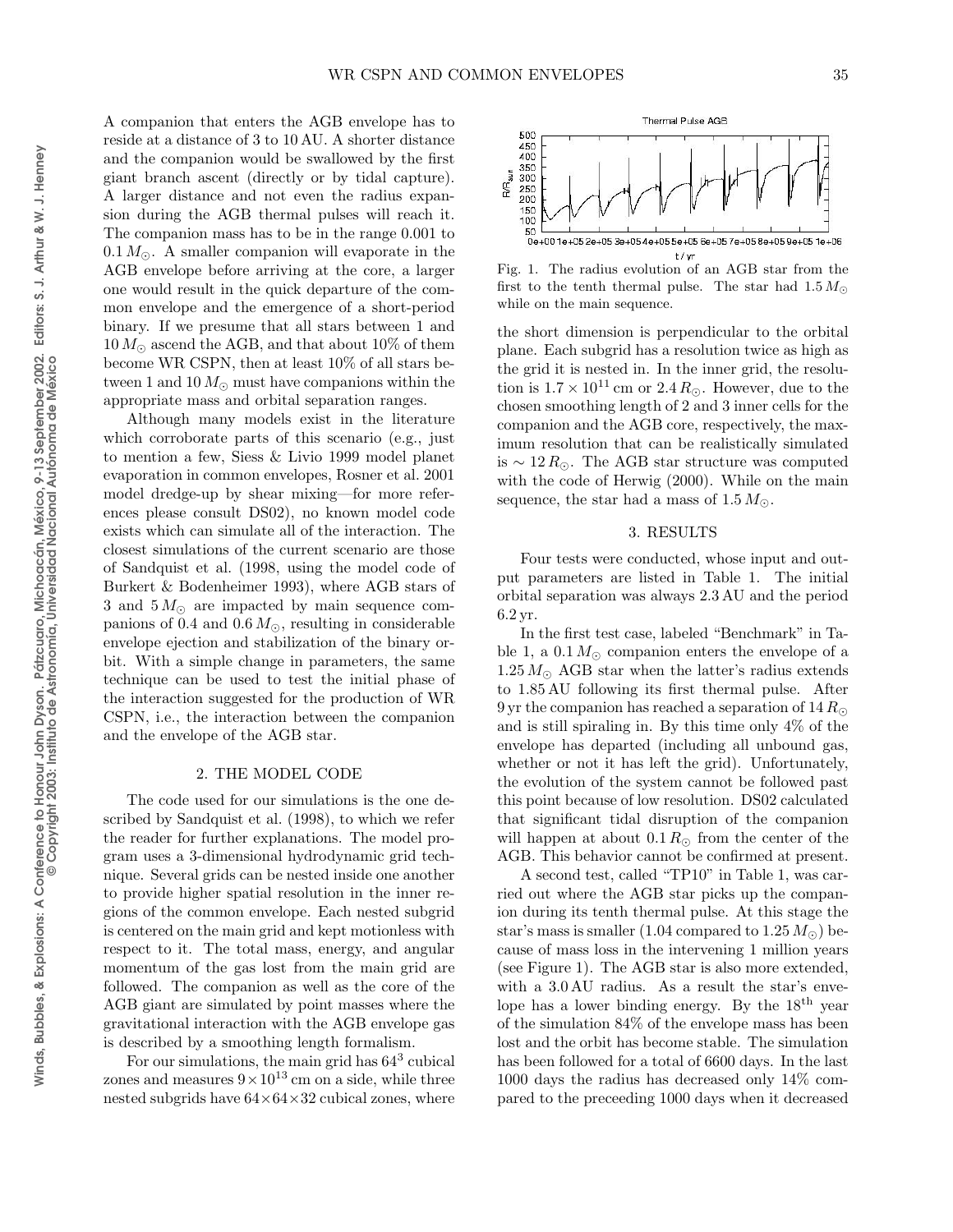Winds, Bubbles, & Explosions: A Conference to Honour John Dyson.

Pátzcuaro, Michoacán, México, 9-13 September 2002.

© Copyright 2003: Instituto de Astronomía, Universidad Nacional Autónoma de México

Winds, Bubbles, & Explosions: A Conference to Honour John Dyson. Pátzcuaro, Michoacán, México, 9-13 September 2002. Editors: S. J. Arthur & W. J. Henney<br>Winds, Bubbles, & Explosions: A © Copyright 2003: Instituto de Astron

Editors: S. J. Arthur & W. J. Henney

|--|--|

|                                      | "Benchmark" | "TP $10$ " | "Synchronous" | " $0.2 M_{\odot}$ " |
|--------------------------------------|-------------|------------|---------------|---------------------|
| Input parameters                     |             |            |               |                     |
| AGB Core Mass $(M_{\odot})$          | 0.56        | 0.60       | 0.56          | 0.56                |
| AGB Envelope Mass $(M_{\odot})$      | 0.69        | 0.44       | 0.69          | 0.69                |
| AGB Envelope Radius (AU)             | 1.85        | 3.00       | 1.85          | 1.85                |
| Companion Mass $(M_{\odot})$         | 0.1         | 0.1        | 0.1           | 0.2                 |
| Output parameters                    |             |            |               |                     |
| Envelope Mass Lost $(\%)$            | 4           | 84         | 25            | 57                  |
| Final core-companion separation (AU) | 0.09        | 0.41       | 0.06          | 0.10                |
| Timescale (yr)                       | 9           | 18         | 10            | 9                   |
| Fate                                 | Collides?   | Stops?     | <b>Stops</b>  | <b>Stops</b>        |

by 25%. By the end of our simulation the companion is at  $86 R_{\odot}$  from the AGB core. It is likely that in this simulation no core-core collision will happen and a short period binary will emerge. In such a case no WR CSPN would result, as no core-core collision extra mixing is expected.

In the third test case, called "Synchronous" in Table 1, the AGB star's envelope was set in synchronous rotation with the companion at the start of the simulation, i.e., at a speed of  $11 \,\mathrm{km}\,\mathrm{s}^{-1}$ , reasonable for an AGB star. The envelope rotation promotes much more mass loss than when the envelope is not rotating: 25% of the envelope is lost in 10 years. The core-companion separation at the end of the simulation is  $\sim 10 R_{\odot}$ , and is diminishing quite slowly (by only 7% in the last 400 days of the simulation, compared to 18% in the preceeding 400 days). It is likely that the orbit of the companion would stabilize before it collides with the AGB core.

In the last test, termed "0.2  $M_{\odot}$ " in Table 1, the companion's mass was  $0.2 M_{\odot}$ . The increased mass of the companion decisively determines a much increased mass loss. 57% of the entire envelope is lost in 9 years and a separation of 15  $R_{\odot}$  is reached. Once again, it is likely that the companion's orbit will become stable.

In all four cases, the star shape is altered from spherical symmetry. In Figure 2 we show density contour plots of the equatorial and perpendicular planes taken at 4 different times during the Benchmark simulation (rows 1 and 2 in the figure), as well as vertical cuts for the TP10 simulation (row 3). In the Benchmark case the star deformation at the end of the simulation is not extreme. If the companion's collision with the core does not result in a major disruption of the AGB star, it is likely that the star would recover its equilibrium shape in a short time. If so, then any further mass loss would recover the symmetry it had before the common envelope phase. On the other hand, it is likely that when the  $0.1 M_{\odot}$  companion reaches the burning shell at the core-envelope boundary of the AGB star, whether it is still whole or tidally broken up, something will happen. The geometry of the short and intense burst of mass loss in the latter three test cases is highly bipolar as can be seen from the vertical cut contour plot of the TP10 simulation at 18 years from the beginning (last panel, row 3 in Fig. 2). It is tempting to suggest that such a short, intense burst of mass loss, if it happens, should produce PN with distinctive characteristics. Further details of these simulations, will be exposed in De Marco et al.  $(2003)$ .

Returning to the evolution of WR CSPN, the current tests confirm the back-of-the-envelope calculation of DS02 that the upper mass limit for corecore collision is  $0.1 M_{\odot}$  (although envelope rotation or a later envelope penetration time might mean that even a  $0.1 M_{\odot}$  companion will not collide with the core). A larger companion promotes sufficient mass loss for its orbit to stabilize and for the system to emerge as a short period binary. The idea of DS02 that a companion will promote sufficient mass loss for departure of the primary from the AGB and will then go on to collide with the core, might therefore not be entirely correct. However, since it is unknown what happens when the companion collides with the burning shell at the AGB core boundary, this scenario remains untested.